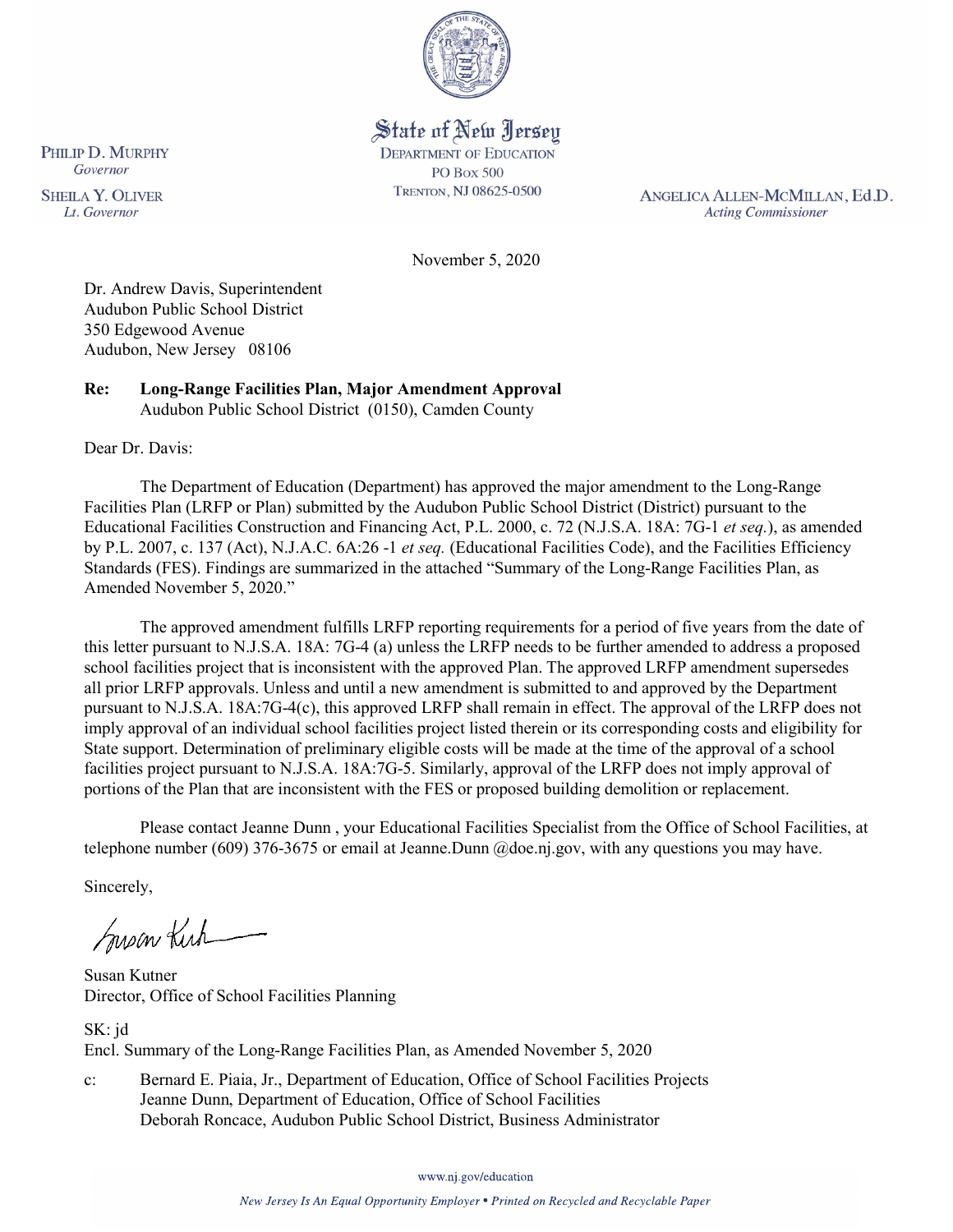## **Audubon Public School District (0150) Summary of the Long-Range Facilities Plan, as Amended November 5, 2020**

The Department of Education (Department) has completed its review of the major amendment to the Long-Range Facilities Plan (LRFP or Plan) submitted by the Audubon Public School District (District) pursuant to the Educational Facilities Construction and Financing Act, P.L. 2000, c. 72 (N.J.S.A. 18A: 7G-1 *et seq.*), as amended by P.L. 2007, c. 137 (Act), N.J.A.C. 6A:26-1 et seq. (Educational Facilities Code), and the Facilities Efficiency Standards (FES).

The following provides a summary of the District's approved amended LRFP. The summary is based on the standards set forth in the Act, the Educational Facilities Code, the FES, District-reported information in the Department's LRFP reporting system, and supporting documentation. The referenced reports in *italic* text are standard reports available on the Department's LRFP website.

### **1. Inventory Overview**

The District is classified as a Regular Operating District (ROD) for funding purposes. It provides services for students in grades PK-12.

The District identified existing and proposed schools, sites, buildings, rooms, and site amenities in its LRFP. Table 1 lists the number of existing and proposed district schools, sites, and buildings. Detailed information can be found in the *School Asset Inventory Report* and the *Site Asset Inventory Report.*

**As directed by the Department, school facilities projects that have received initial approval by the Department and have been approved by the voters, if applicable, are represented as "existing" in the LRFP.** Approved projects that include new construction and/or the reconfiguration/reassignment of existing program space are as follows: n/a.

| Category                                     | <b>Existing</b> | <b>Proposed</b> |
|----------------------------------------------|-----------------|-----------------|
| Number of Schools (assigned DOE school code) |                 |                 |
| Number of School Buildings <sup>1</sup>      |                 |                 |
| Number of Non-School Buildings <sup>2</sup>  |                 |                 |
| Number of Vacant Buildings                   |                 |                 |
| Number of Sites                              |                 |                 |

#### **Table 1: Number of Schools, School Buildings, and Sites**

Based on the existing facilities inventory submitted by the District:

- Schools using leased buildings (short or long-term):  $n/a$
- Schools using temporary classroom units (TCUs), excluding TCUs supporting construction: n/a
- Vacant/unassigned school buildings:  $n/a$

Findings:

 $\overline{a}$ 

<span id="page-1-1"></span><span id="page-1-0"></span>*<sup>1</sup>* Includes district-owned buildings and long-term leases serving students in district-operated programs

<sup>&</sup>lt;sup>2</sup> Includes occupied district-owned buildings not associated with a school, such as administrative buildings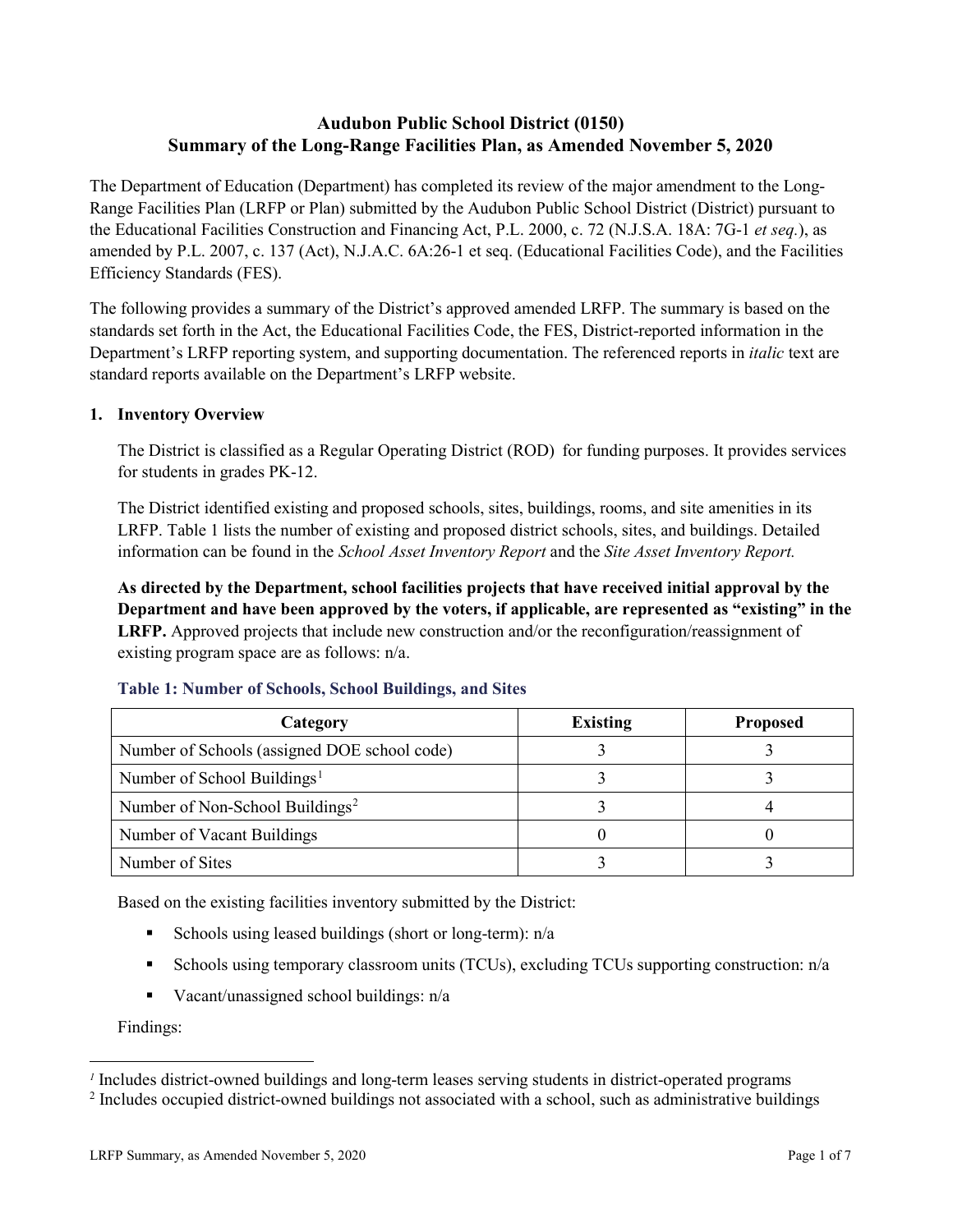The Department has determined that the proposed inventory is adequate for approval of the District's LRFP amendment. However, the LRFP determination does not imply approval of an individual school facilities project listed within the LRFP; the District must submit individual project applications for project approval.

## **2. District Enrollments**

The District determined the number of students, or "proposed enrollments," to be accommodated for LRFP planning purposes on a district-wide basis and in each school.

Since the District is a county vocational school district, the Department does not require the submission of a standard cohort-survival enrollment projection. Instead, proposed enrollments are based on district proposed CTE programs and capacity and are conditionally accepted for LRFP planning purposes pending approval by the Department's Office of Career Readiness.

Table 2 provides a comparison of existing and proposed enrollments. All totals include special education students.

|                              | <b>Existing Enrollments</b> | <b>District Proposed Enrollments</b> |
|------------------------------|-----------------------------|--------------------------------------|
| <b>Grades</b>                | 2019-20                     | 2023-24                              |
| PK (excl. private providers) | 20                          | 24                                   |
| Grades K to 5                | 501                         | 554                                  |
| Grades 6 to 8                | 297                         | 313                                  |
| Grades 9 to 12               | 654                         | 642                                  |
| Totals K to 12               | 1.472                       | 1,533                                |

#### **Table 2: Enrollments**

Findings:

The Department has determined the District's proposed enrollments to be acceptable for approval of the District's LRFP amendment and for planning purposes pending review by the Department's Office of Career Readiness at the time an application for a school facilities project is submitted, if applicable.

## **3. District Practices Capacity**

Based on information provided in the room inventories, District Practices Capacity was calculated for each school building to determine whether adequate capacity is proposed for the projected enrollments based on district scheduling and class size practices. The capacity totals assume instructional buildings can be fully utilized regardless of school sending areas, transportation, and other operational issues. The calculations only consider district-owned buildings and long-term leases; short term leases and temporary buildings are excluded. **A capacity utilization factor of 90% for classrooms serving grades K-8 and 85% for classrooms serving grades 9-12 is applied in accordance with the FES.** No capacity utilization factor is applied to preschool classrooms.

In certain cases, districts may achieve adequate District Practices Capacity to accommodate enrollments but provide inadequate square feet per student in accordance with the FES, resulting in educational adequacy issues and "Unhoused Students." Unhoused students are considered in the "Functional Capacity"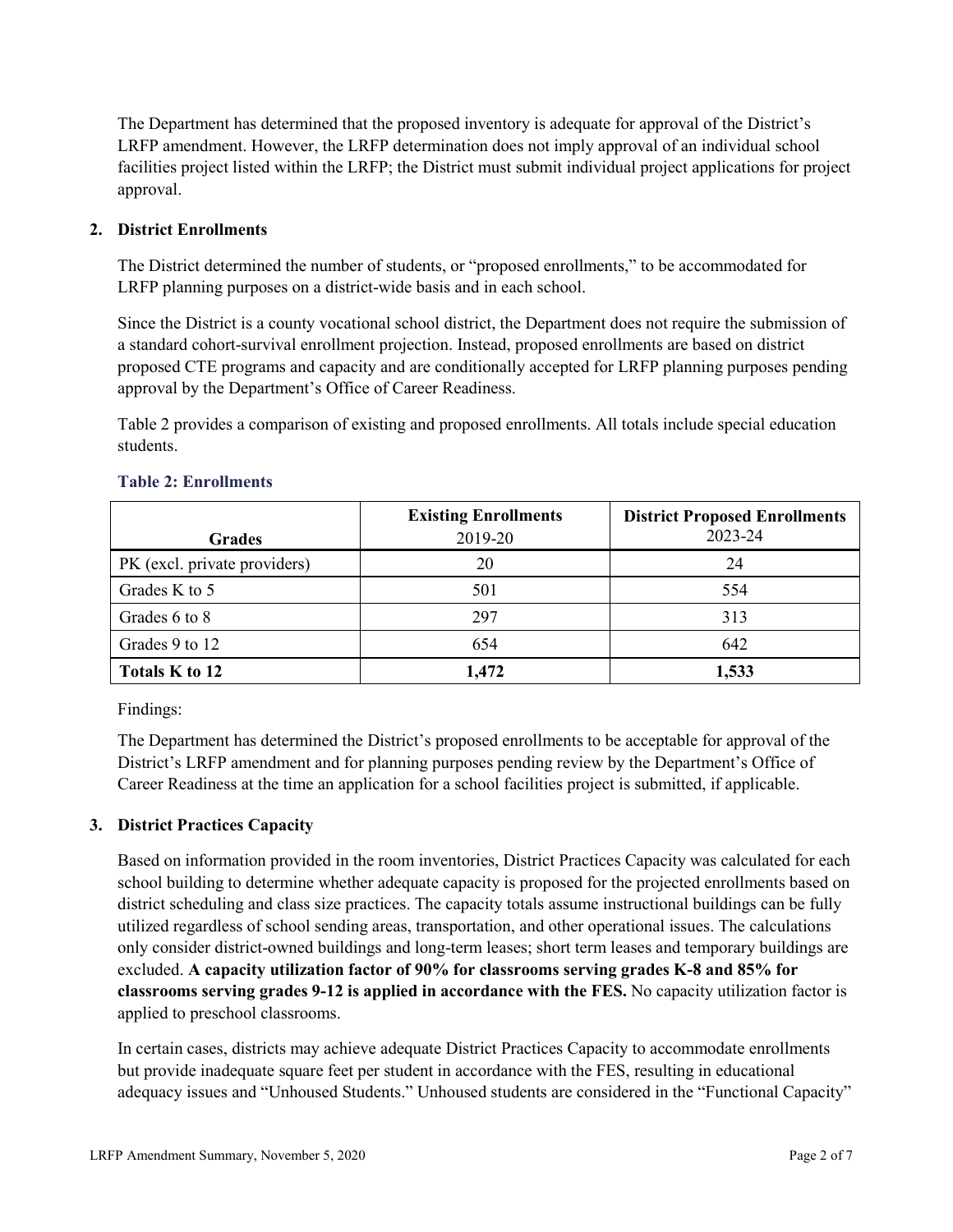calculations used to determine potential State support for school facilities projects and are analyzed in Section 4.

Table 3 provides a summary of proposed enrollments and existing and proposed District-wide capacities. Detailed information can be found in the LRFP website reports titled *FES and District Practices Capacity Report, Existing Rooms Inventory Report, and Proposed Rooms Inventory Report.*

| <b>Grades</b>              | <b>Proposed</b><br><b>Enrollments</b> | <b>Existing</b><br><b>District</b><br><b>Practices</b><br>Capacity | <b>Existing</b><br>Deviation* | <b>Proposed</b><br><b>District</b><br><b>Practices</b><br>Capacity | <b>Proposed</b><br>Deviation* |
|----------------------------|---------------------------------------|--------------------------------------------------------------------|-------------------------------|--------------------------------------------------------------------|-------------------------------|
| Elementary ( $PK$ to 5)    | 578                                   | 582.00                                                             | 4.00                          | 582.00                                                             | 4.00                          |
| Middle $(6 \text{ to } 8)$ | 313                                   | 310.00                                                             | $-3.00$                       | 310.00                                                             | $-3.00$                       |
| High $(9 \text{ to } 12)$  | 642                                   | 622.00                                                             | $-20.00$                      | 622.00                                                             | $-20.00$                      |
| <b>District Totals</b>     | 1,533                                 | 1,514.00                                                           | $-19.00$                      | 1,514.00                                                           | $-19.00$                      |

**Table 3: District Practices Capacity Analysis**

*\* Positive numbers signify surplus capacity; negative numbers signify inadequate capacity. Negative values for District Practices capacity are acceptable for approval if proposed enrollments do not exceed 100% capacity utilization.*

Considerations:

- Based on the proposed enrollments and existing room inventories, the District is projected to have inadequate capacity for the following grade groups, assuming all school buildings can be fully utilized: n/a
- Adequate justification has been provided by the District if the proposed capacity for a school significantly deviates from the proposed enrollments. Generally, surplus capacity is acceptable for LRFP approval if additional capacity is not proposed through new construction.

## Findings:

The Department has determined that proposed District capacity, in accordance with the proposed enrollments, is adequate for approval of the District's LRFP amendment. The Department will require a current enrollment projection at the time an application for a school facilities project is submitted, incorporating the District's most recent Fall Enrollment Report, in order to verify that the LRFP's planned capacity meets the District's updated enrollments.

#### **4. New Construction Funding Eligibility**

*Functional Capacity* was calculated and compared to the proposed enrollments to provide a **preliminary estimate** of Unhoused Students and new construction funding eligibility. **A final determination will be made at the time of project application approval.**

*Functional Capacity* is the adjusted gross square footage of a school building *(total gross square feet minus excluded space)* divided by the minimum area allowance per full-time equivalent student for the grade level contained therein. *Unhoused Students* is the number of students projected to be enrolled in the District that exceeds the Functional Capacity of the District's schools pursuant to N.J.A.C. 6A:26-2.2(c).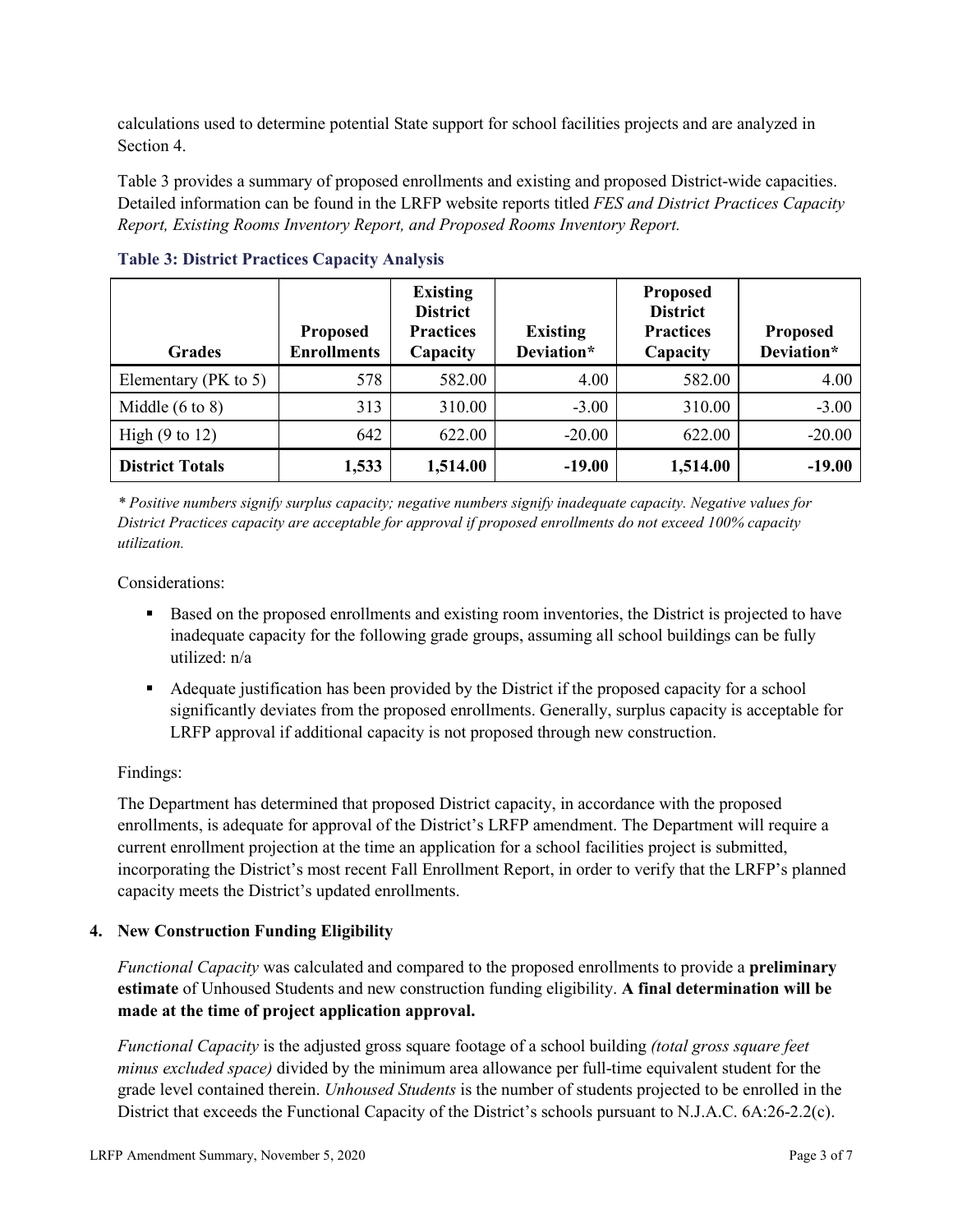*Excluded Square Feet* includes (1) square footage exceeding the FES for any pre-kindergarten, kindergarten, general education, or self-contained special education classroom; (2) grossing factor square footage *(corridors, stairs, mechanical rooms, etc.)* that exceeds the FES allowance, and (3) square feet proposed to be demolished or discontinued from use. Excluded square feet may be revised during the review process for individual school facilities projects.

Table 4 provides a preliminary assessment of the Functional Capacity, Unhoused Students, and Estimated Maximum Approved Area for Unhoused Students for each FES grade group. The calculations exclude temporary facilities and short-term leased buildings. School buildings proposed for whole or partial demolition or reassignment to a non-school use are excluded from the calculations pending project application review. If a building is proposed to be reassigned to a different school, the square footage is applied to the proposed grades after reassignment. Buildings that are not assigned to a school are excluded from the calculations. In addition, only preschool students eligible for state funding (former ECPA students) are included. Detailed information concerning the calculations can be found in the *Functional Capacity and Unhoused Students Report* and the *Excluded Square Footage Report.*

| Category                                     | PK/K to 5 | 6 to 8 | 9 to 12  | <b>Total</b> |
|----------------------------------------------|-----------|--------|----------|--------------|
| Eligible PK /K-12 Proposed Enrollments       | 578       | 313    | 642      |              |
| FES Area Allowance (SF/student)              | 125.00    | 134.00 | 151.00   |              |
| <b>Prior to Completion of Proposed Work:</b> |           |        |          |              |
| <b>Existing Gross Square Feet</b>            | 67,365    | 55,726 | 127,809  | 250,900      |
| <b>Adjusted Gross Square Feet</b>            | 65,768    | 55,394 | 127,510  | 248,673      |
| <b>Adjusted Functional Capacity</b>          | 522.00    | 689.00 | 870.00   |              |
| <b>Unhoused Students</b>                     | 56.00     | 0.00   | 0.00     |              |
| Est. Max. Area for Unhoused Students         | 7,037.00  | 0.00   | 0.00     |              |
| <b>After Completion of Proposed Work:</b>    |           |        |          |              |
| Gross Square Feet                            | 67,365    | 55,726 | 127,809  | 250,900      |
| New Gross Square Feet                        | $\theta$  | 0      | $\theta$ | $\theta$     |
| <b>Adjusted Gross Square Feet</b>            | 65,768    | 55,394 | 127,510  | 248,673      |
| <b>Functional Capacity</b>                   | 522.00    | 689.00 | 870.00   |              |
| <b>Unhoused Students after Construction</b>  | 56.00     | 0.00   | 0.00     |              |
| Est. Max. Area Remaining                     | 7,037.00  | 0.00   | 0.00     |              |

#### **Table 4: Estimated Maximum Approved Area for Unhoused Students**

Facilities used for non-instructional or non-educational purposes are ineligible for State support under the Act. However, projects for such facilities shall be reviewed by the Department to determine whether they are consistent with the District's LRFP and whether the facility, if it is to house students (full or part time) conforms to educational adequacy requirements. These projects shall conform to all applicable statutes and regulations.

Estimated costs represented in the LRFP by the District are for capital planning purposes only. The estimates are not intended to represent preliminary eligible costs or final eligible costs of approved school facilities projects.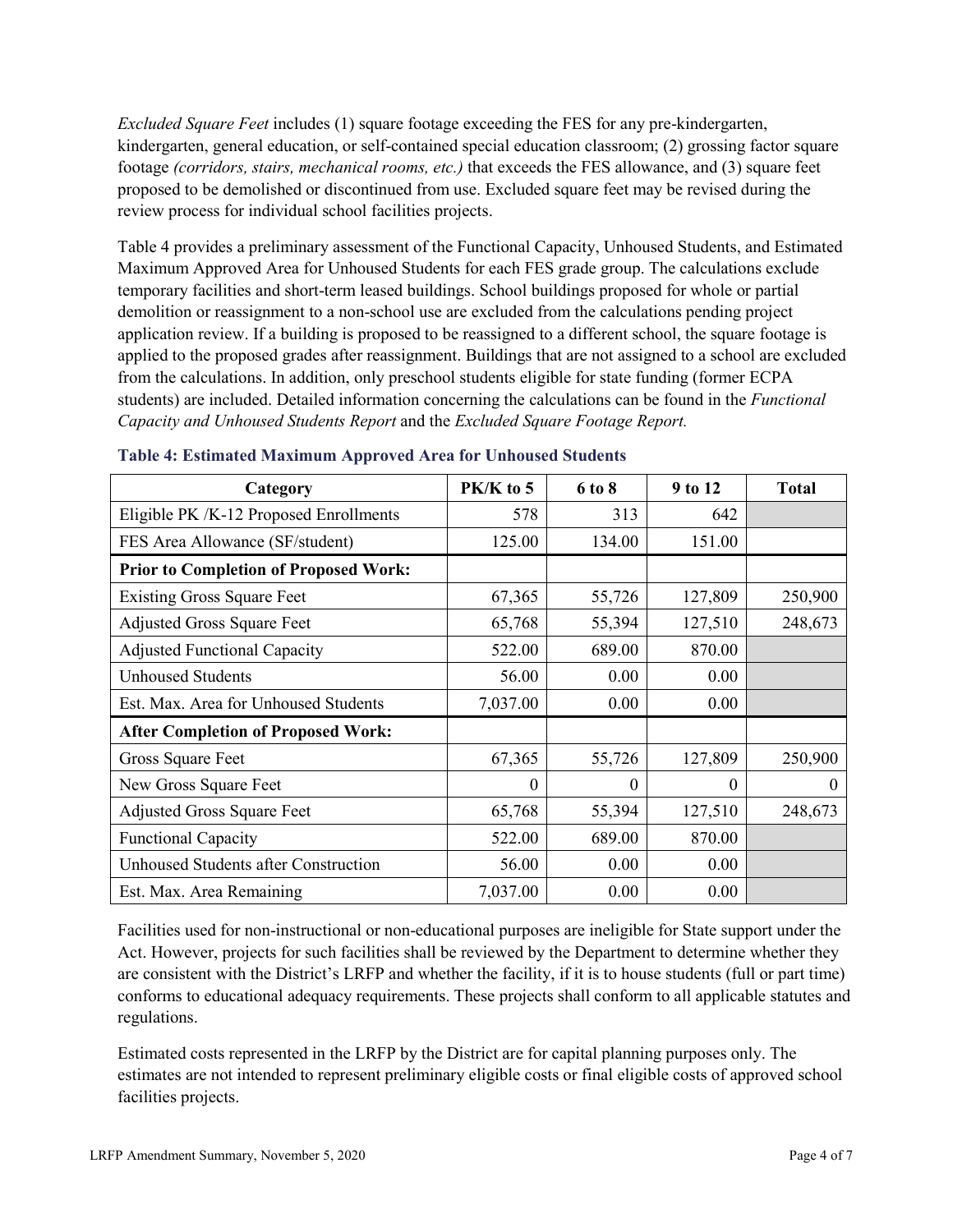Considerations:

- The District does not have approved projects pending completion, as noted in Section 1, that impact the Functional Capacity calculations.
- The Functional Capacity calculations *exclude* square feet proposed for demolition or discontinuation for the following FES grade groups and school buildings pending a feasibility study and project review: n/a.
- **Based on the preliminary assessment, the District has Unhoused Students prior to the completion** of proposed work for the following FES grade groups: PK-5.
- New construction is proposed for the following FES grade groups:  $n/a$ .
- **Proposed new construction exceeds the estimated maximum area allowance for Unhoused** Students prior to the completion of the proposed work for the following grade groups: n/a.
- The District, based on the preliminary LRFP assessment, will have Unhoused Students after completion of the proposed LRFP work. If the District is projected to have Unhoused Students, adequate justification has been provided to confirm educational adequacy in accordance with Section 6 of this determination.

## Findings:

Functional Capacity and Unhoused Students calculated in the LRFP are preliminary estimates. Preliminary Eligible Costs (PEC) and Final Eligible Costs (FEC) will be included in the review process for specific school facilities projects. A feasibility study undertaken by the District is required if building demolition or replacement is proposed per N.J.A.C. 6A:26-2.3(b)(10).

## **5. Proposed Work**

The District assessed program space, capacity, and physical plant deficiencies to determine corrective actions. Capital maintenance, or *"system actions,"* address physical plant deficiencies due to operational, building code, and /or life cycle issues. Inventory changes, or *"inventory actions,*" add, alter, or eliminate sites, site amenities, buildings, and/or rooms.

The Act (N.J.S.A. 18A:7G-7b) provides that all school facilities shall be deemed suitable for rehabilitation unless a pre-construction evaluation undertaken by the District demonstrates to the satisfaction of the Commissioner that the structure might pose a risk to the safety of the occupants even after rehabilitation or that rehabilitation is not cost-effective. Pursuant to N.J.A.C. 6A:26-2.3(b)(10), the Commissioner may identify school facilities for which new construction is proposed in lieu of rehabilitation for which it appears from the information presented that new construction is justified, provided, however, that for such school facilities so identified, the District must submit a feasibility study as part of the application for the specific school facilities project. The cost of each proposed building replacement is compared to the cost of additions or rehabilitation required to eliminate health and safety deficiencies and to achieve the District's programmatic model.

Table 5 lists the scope of work proposed for each school based on the building(s) serving their student population. Proposed inventory changes are described in the LRFP website reports titled *"School Asset Inventory Report and "Proposed Room Inventory Report."* Information concerning proposed systems work, or capital maintenance can be found in the "LRFP Systems Action Summary Report."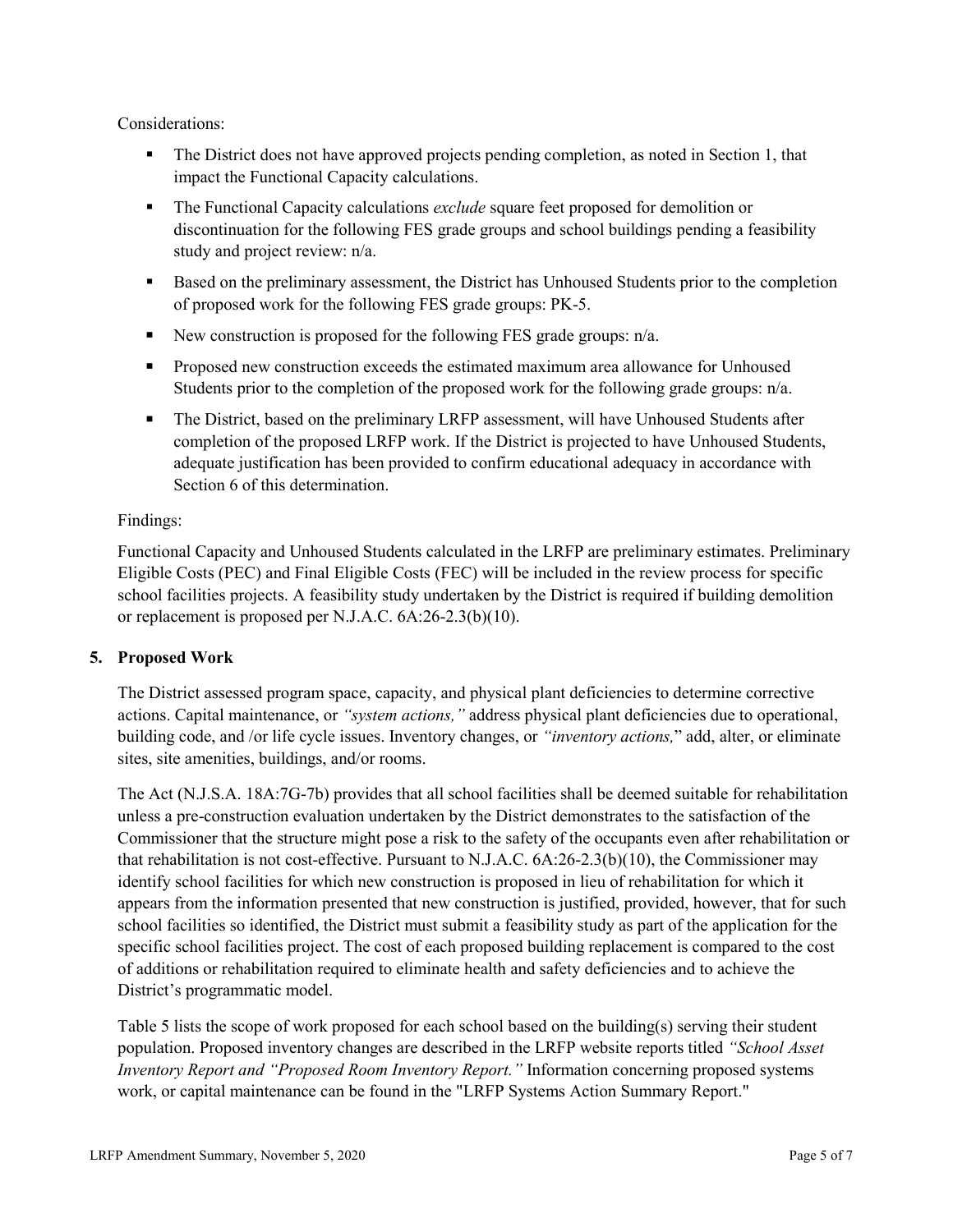With the completion of the proposed work, the following schools are proposed to be eliminated: n/a; the following schools are proposed to be added: n/a.

| <b>Proposed Scope of Work</b>                                                                  | <b>Applicable Schools</b>                    |
|------------------------------------------------------------------------------------------------|----------------------------------------------|
| <b>Renovation only</b> (no new construction)                                                   |                                              |
| System actions only (no inventory actions)                                                     | Audubon MS-HS, Manion Ave ES,<br>Havaland ES |
| Existing inventory actions only (no systems actions)                                           | n/a                                          |
| Systems and inventory changes                                                                  | n/a                                          |
| <b>New construction</b>                                                                        |                                              |
| Building addition only (no systems actions)                                                    | n/a                                          |
| Renovation and building addition (system, existing<br>inventory, and new construction actions) | n/a                                          |
| New building on existing site                                                                  | Havaland ES - new storage building           |
| New building on new or expanded site                                                           | n/a                                          |
| Site and building disposal (in addition to above scopes)                                       |                                              |
| Partial building demolition                                                                    | n/a                                          |
| Whole building demolition                                                                      | n/a                                          |
| Site and building disposal or discontinuation of use                                           | n/a                                          |

## **Table 5: School Building Scope of Work**

Findings:

The Department has determined that the proposed work is adequate for approval of the District's LRFP amendment. However, Department approval of proposed work in the LRFP does not imply the District may proceed with a school facilities project. The District must submit individual project applications with cost estimates for Department project approval. Both school facilities project approval and other capital project review require consistency with the District's approved LRFP.

## **6. Proposed Room Inventories and the Facilities Efficiency Standards**

The District's proposed school buildings were evaluated to assess general educational adequacy in terms of compliance with the FES area allowance pursuant to N.J.A.C. 6A:26-2.2 and 2.3.

District schools proposed to provide less square feet per student than the FES after the completion of proposed work as indicated in Table 5 are as follows: Mansion Avenue ES

## Findings:

The Department has determined that the District's proposed room inventories are adequate for LRFP approval. If school(s) are proposed to provide less square feet per student than the FES area allowance, the District has provided justification indicating that the educational adequacy of the facility will not be adversely affected and has been granted an FES waiver by the Department pending project submission and review. This determination does not include an assessment of eligible square feet for State support, which will be determined at the time an application for a specific school facilities project is submitted to the